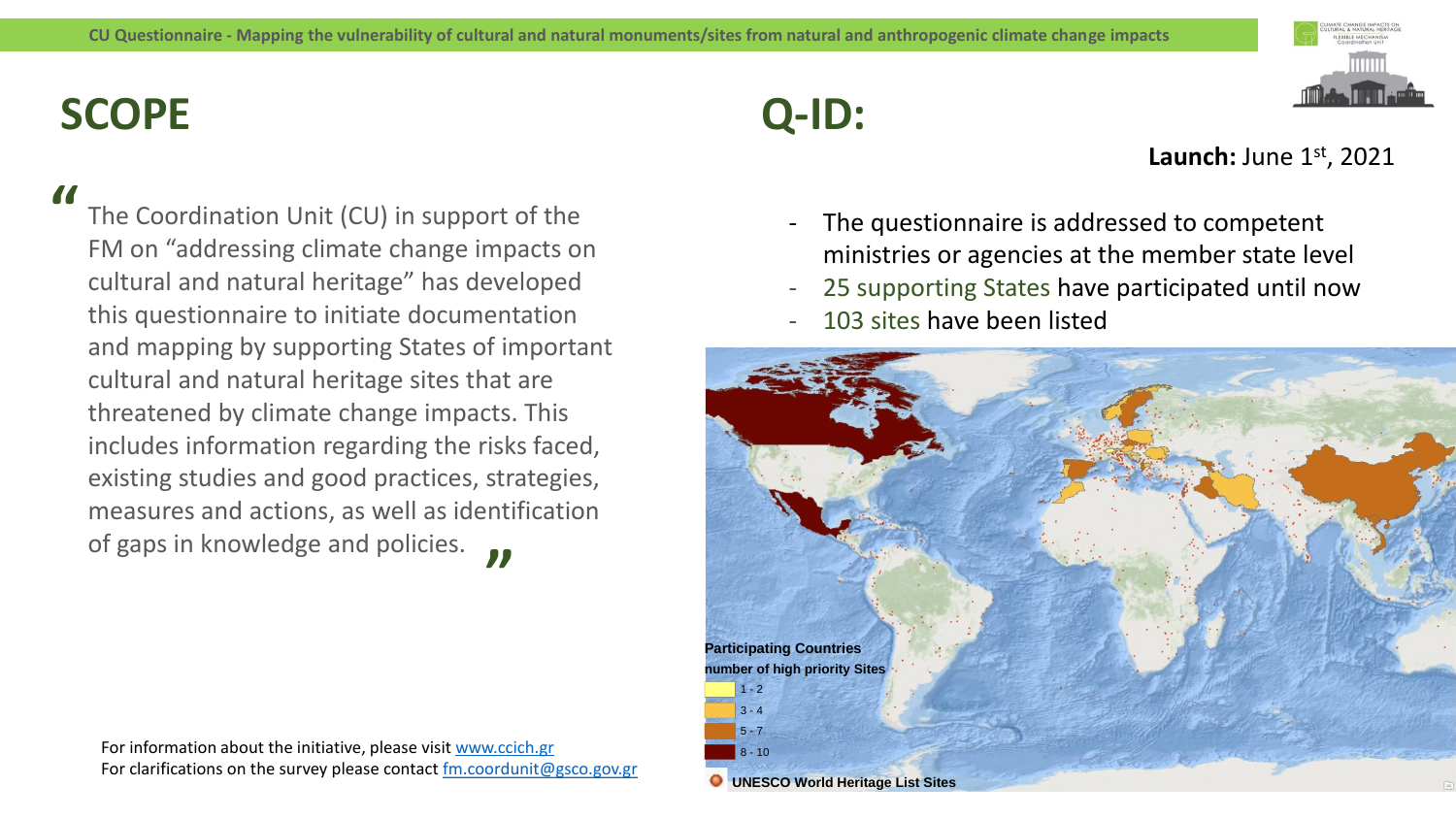

**Are these sites included** 

## **DELEGATION & SITE INFO**

#### **What is the distribution of delegation/competence in countries?**



**Which is the site type under threat?**

■ Minisrty of Civil Protection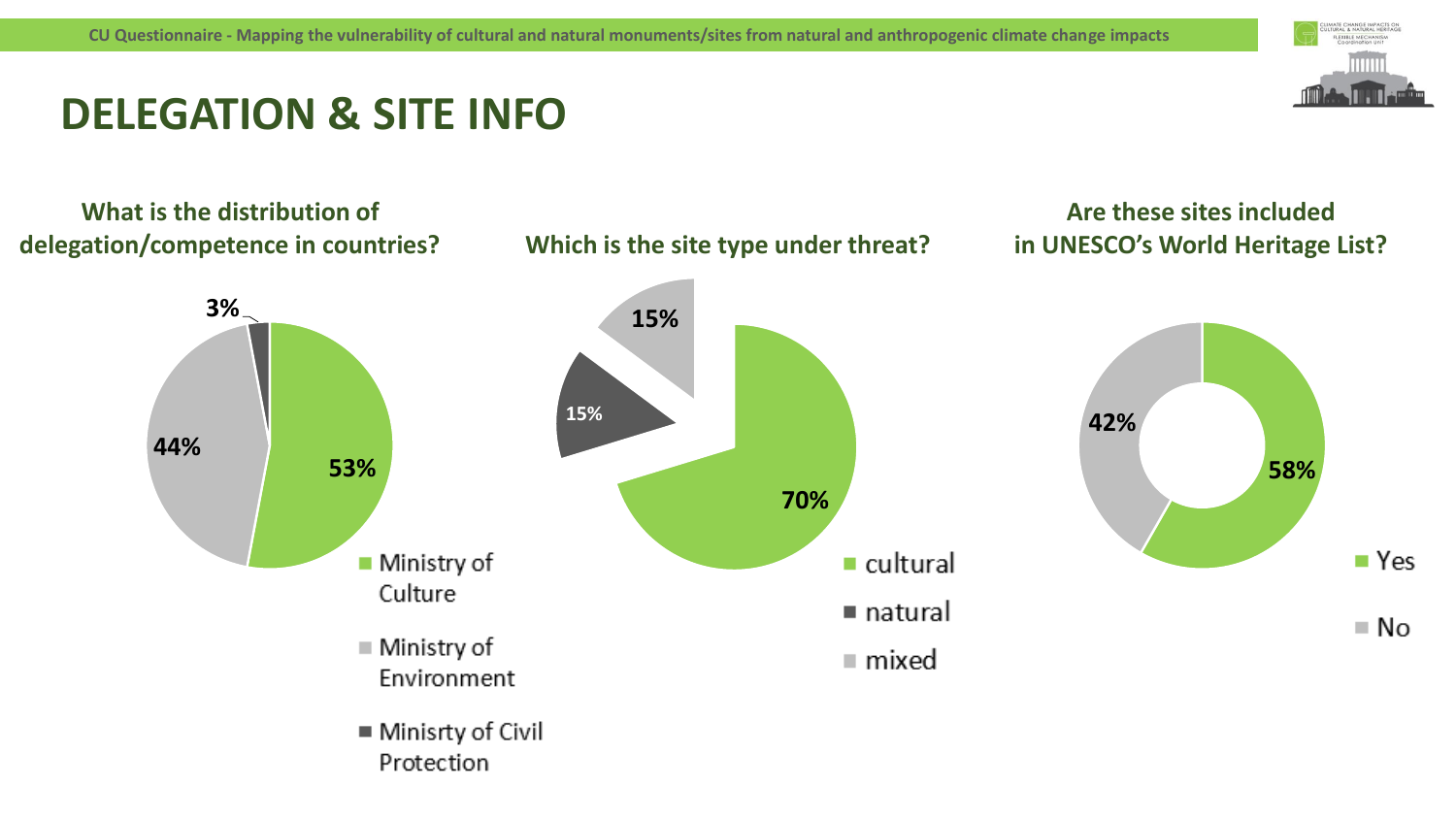

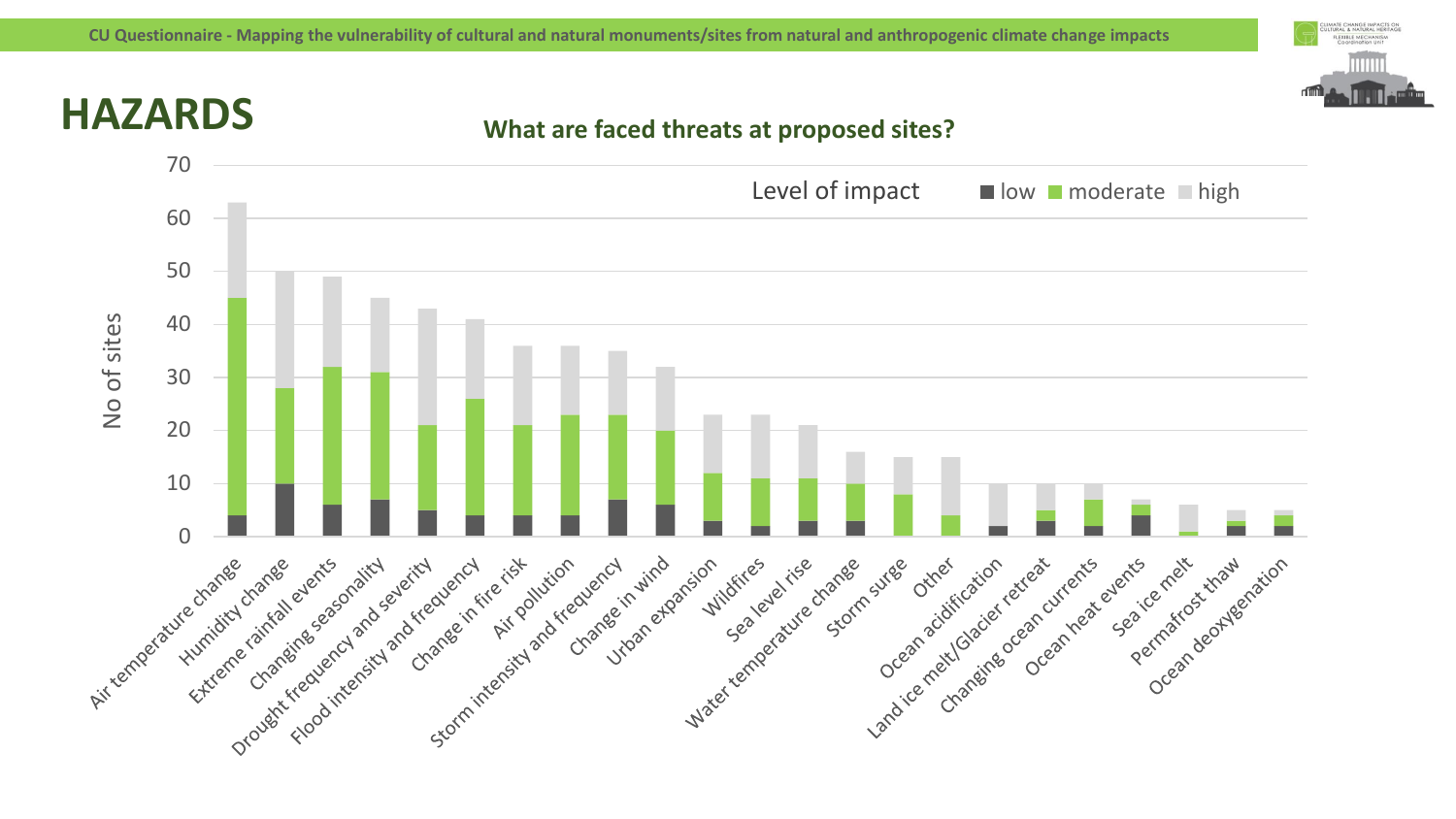# **IMPACTS**



#### $\blacksquare$  Experienced ■ Projected

70% of the reported impacts are already experienced!

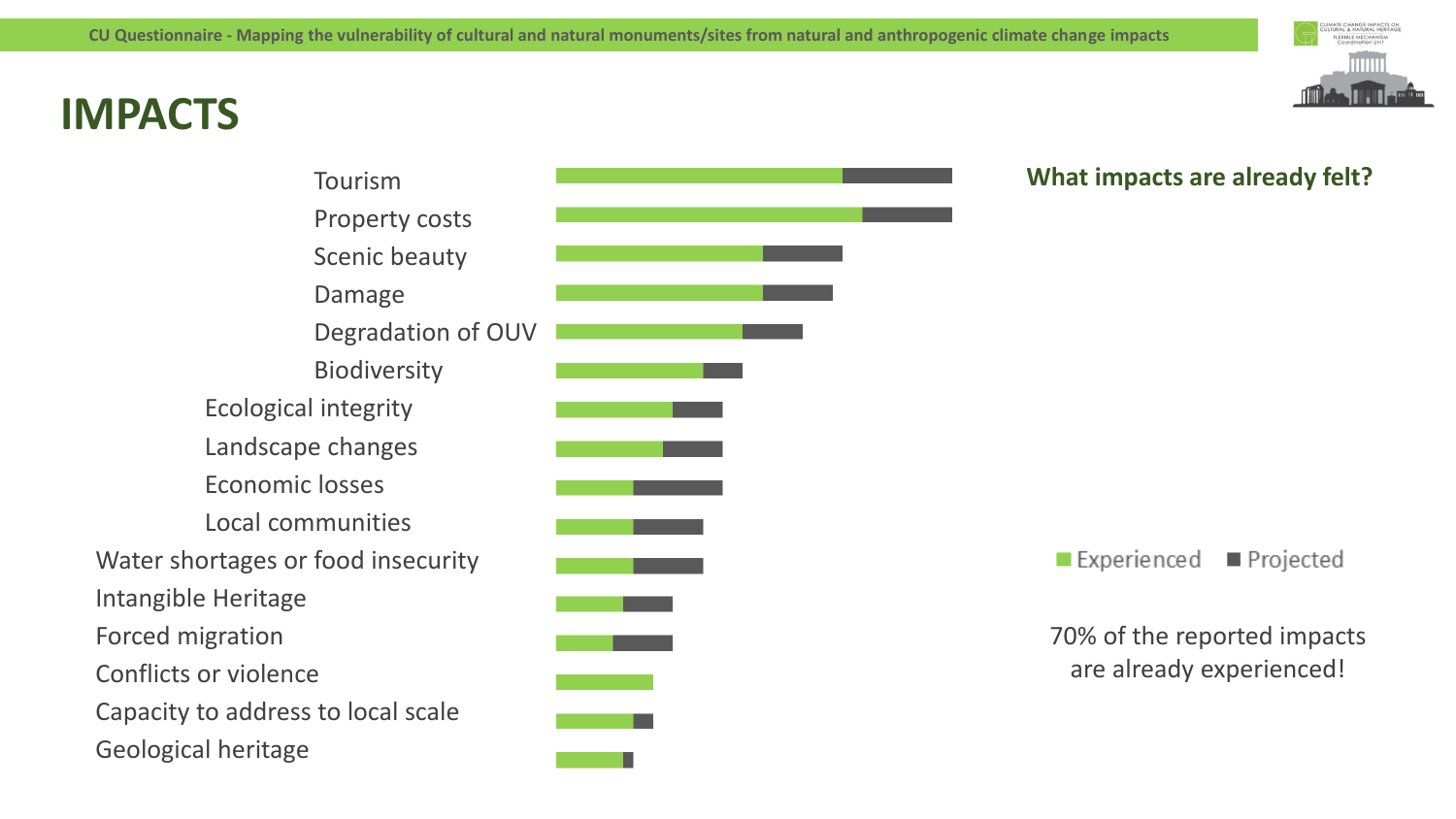## **FRAMES & GAPS**



**Is there a national climate change adaptation framework or strategy?**



**What technologies and tools are currently deployed for adaptation and resilience of cultural and natural heritage?**

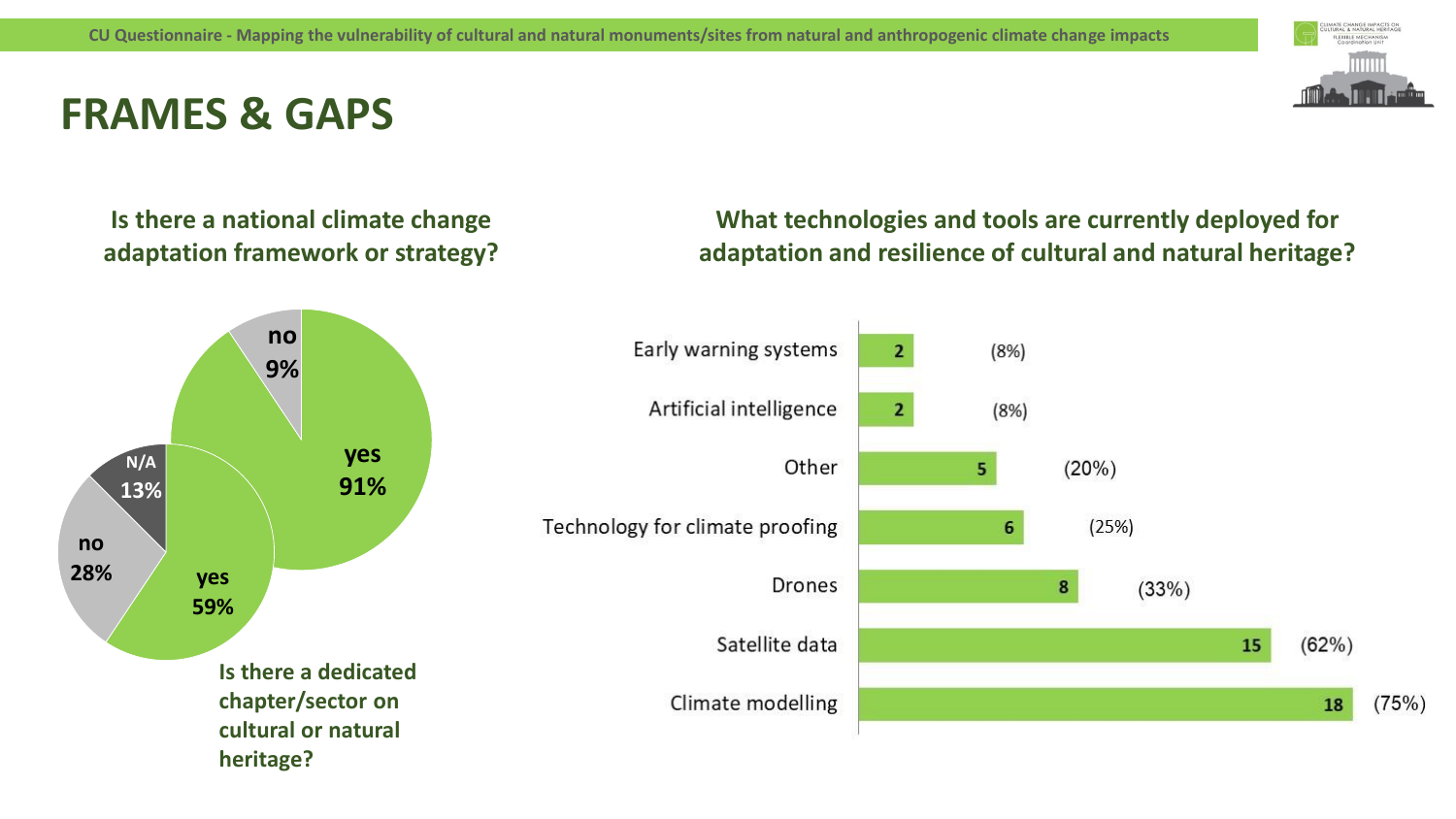## **FRAMES & GAPS**



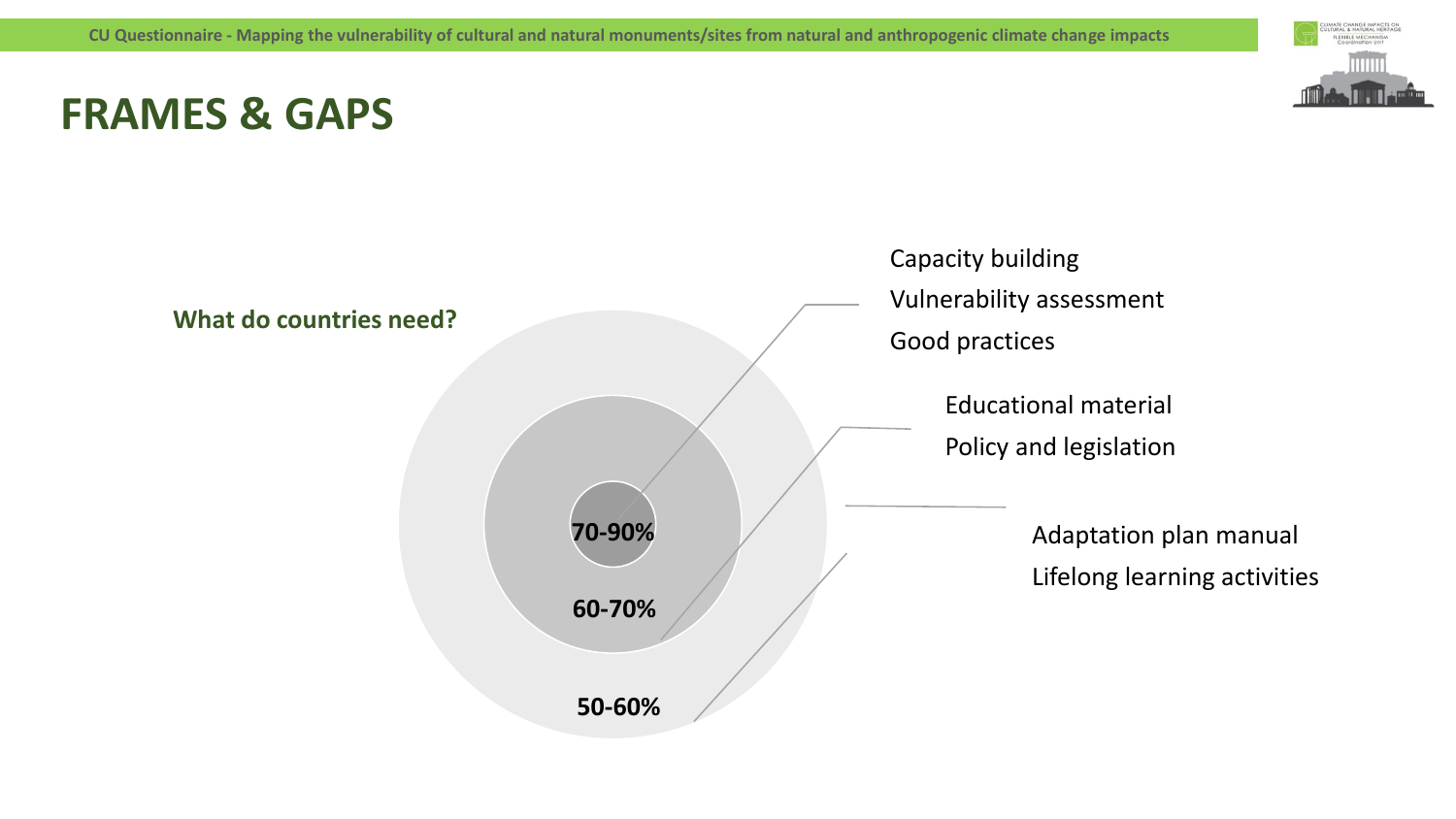

### **FIRST CONCLUSIONS (1/2)**

- $\triangleright$  According to the survey results, 58% of the cultural and natural sites reported are not included in UNESCO's World Heritage List, while the competence of mapping and assessing their vulnerability to climate change impacts is shared between the Ministries of Culture and Environment. Therefore, **it is primordial that competent authorities increase collaboration at national scale and revisit their strategies and prioritizations towards safeguarding their heritage.**
- $\triangleright$  Almost the whole range of climate and environmental hazards are felt by the reported cultural and natural heritage sites, calling for multi-disciplinary and holistic approaches, while for the sites not included in the World's Heritage List of UNESCO, it turns out that multi-sectorial impacts are already experienced and are of significant concern. The above highlights the **urgency for international and local action.**